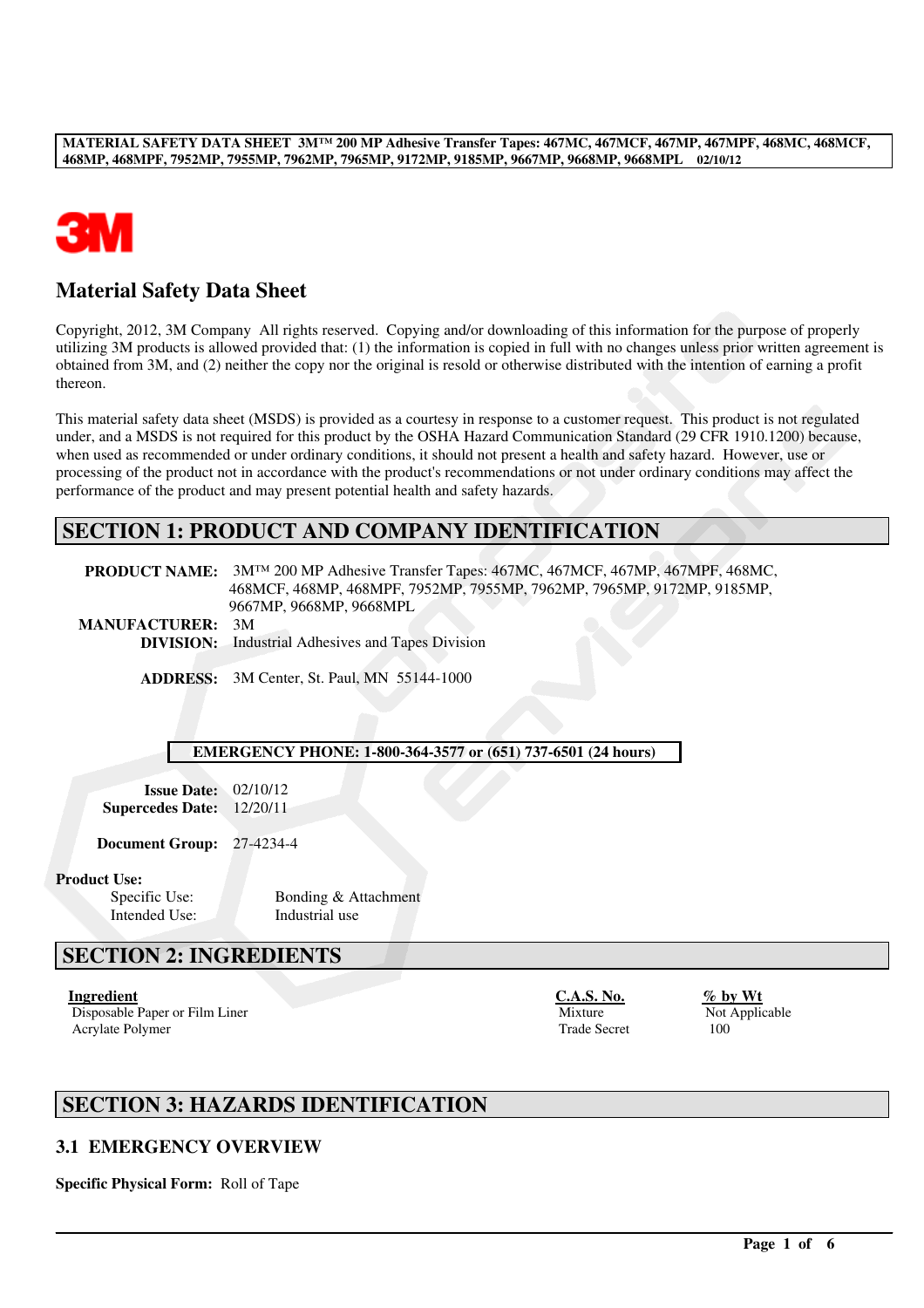**Odor, Color, Grade:** Translucent adhesive, slight acrylate odor, paper or fim quick release liner **General Physical Form:** Solid

**Immediate health, physical, and environmental hazards:** This product, when used under reasonable conditions and in accordance with the 3M directions for use, should not present a health hazard. However, use or processing of the product in a manner not in accordance with the product's directions for use may affect the performance of the product and may present potential health and safety hazards.

# **3.2 POTENTIAL HEALTH EFFECTS**

**Eye Contact:** No health effects are expected.

**Skin Contact:** No health effects are expected.

#### **Inhalation:**

This product may have a characteristic odor; however, no adverse health effects are anticipated.

#### **Ingestion:** No health effects are expected.

# **SECTION 4: FIRST AID MEASURES**

### **4.1 FIRST AID PROCEDURES**

The following first aid recommendations are based on an assumption that appropriate personal and industrial hygiene practices are followed.

| <b>Eve Contact:</b>  | No need for first aid is anticipated. |
|----------------------|---------------------------------------|
| <b>Skin Contact:</b> | No need for first aid is anticipated. |
| <b>Inhalation:</b>   | No need for first aid is anticipated. |
| If Swallowed:        | No need for first aid is anticipated. |

# **SECTION 5: FIRE FIGHTING MEASURES**

### **5.1 FLAMMABLE PROPERTIES**

| <b>Autoignition temperature</b> | Not A |
|---------------------------------|-------|
| <b>Flash Point</b>              | Not A |
| <b>Flammable Limits(LEL)</b>    | Not A |
| <b>Flammable Limits(UEL)</b>    | Not A |

**Autoignition temperature** *Not Applicable* **Flash Point** *Not Applicable* **Flammable Limits(LEL)** *Not Applicable* **Flammable Limits(UEL)** *Not Applicable*

### **5.2 EXTINGUISHING MEDIA**

Use fire extinguishers with class B extinguishing agents (e.g., dry chemical, carbon dioxide).

### **5.3 PROTECTION OF FIRE FIGHTERS**

**Special Fire Fighting Procedures:** Wear full protective equipment (Bunker Gear) and a self-contained breathing apparatus (SCBA).

**Unusual Fire and Explosion Hazards:** No unusual fire or explosion hazards are anticipated.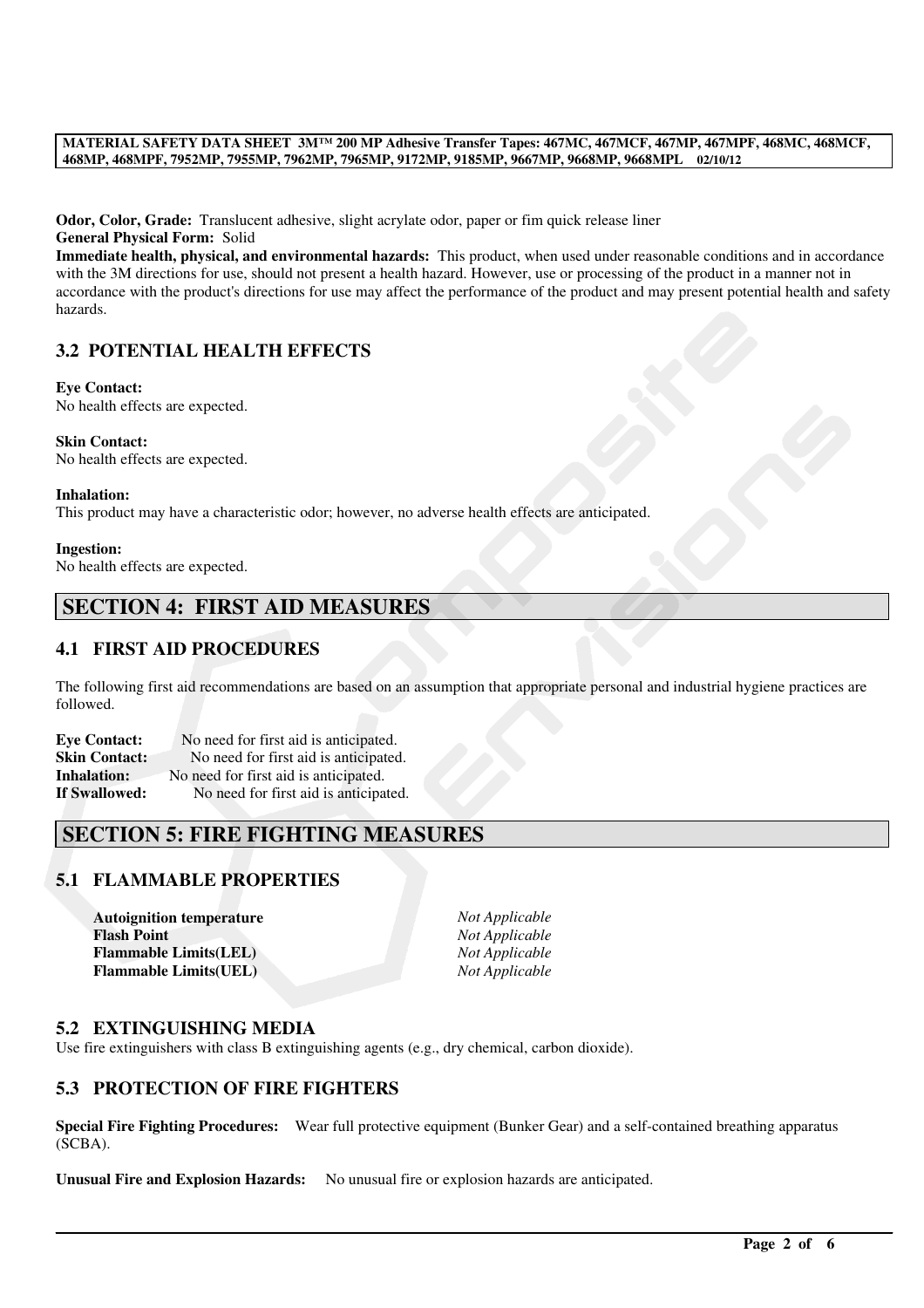**Note: See STABILITY AND REACTIVITY (SECTION 10) for hazardous combustion and thermal decomposition information.**

# **SECTION 6: ACCIDENTAL RELEASE MEASURES**

**6.1. Personal precautions, protective equipment and emergency procedures** Not applicable.

**6.2. Environmental precautions**

Not applicable. Reclaim undamaged product.

#### **Clean-up methods**

Not applicable. Collect as much of the spilled material as possible.

# **SECTION 7: HANDLING AND STORAGE**

### **7.1 HANDLING**

This product is considered to be an article which does not release or otherwise result in exposure to a hazardous chemical under normal use conditions.

### **7.2 STORAGE**

Not applicable.

# **SECTION 8: EXPOSURE CONTROLS/PERSONAL PROTECTION**

### **8.1 ENGINEERING CONTROLS**

Not applicable.

### **8.2 PERSONAL PROTECTIVE EQUIPMENT (PPE)**

#### **8.2.1 Eye/Face Protection**

Avoid eye contact.

#### **8.2.2 Skin Protection**

Avoid prolonged or repeated skin contact. Gloves not normally required.

#### **8.2.3 Respiratory Protection**

Under normal use conditions, airborne exposures are not expected to be significant enough to require respiratory protection.

#### **8.2.4 Prevention of Swallowing**

Not an expected route of exposure.

# **8.3 EXPOSURE GUIDELINES**

#### **None Established**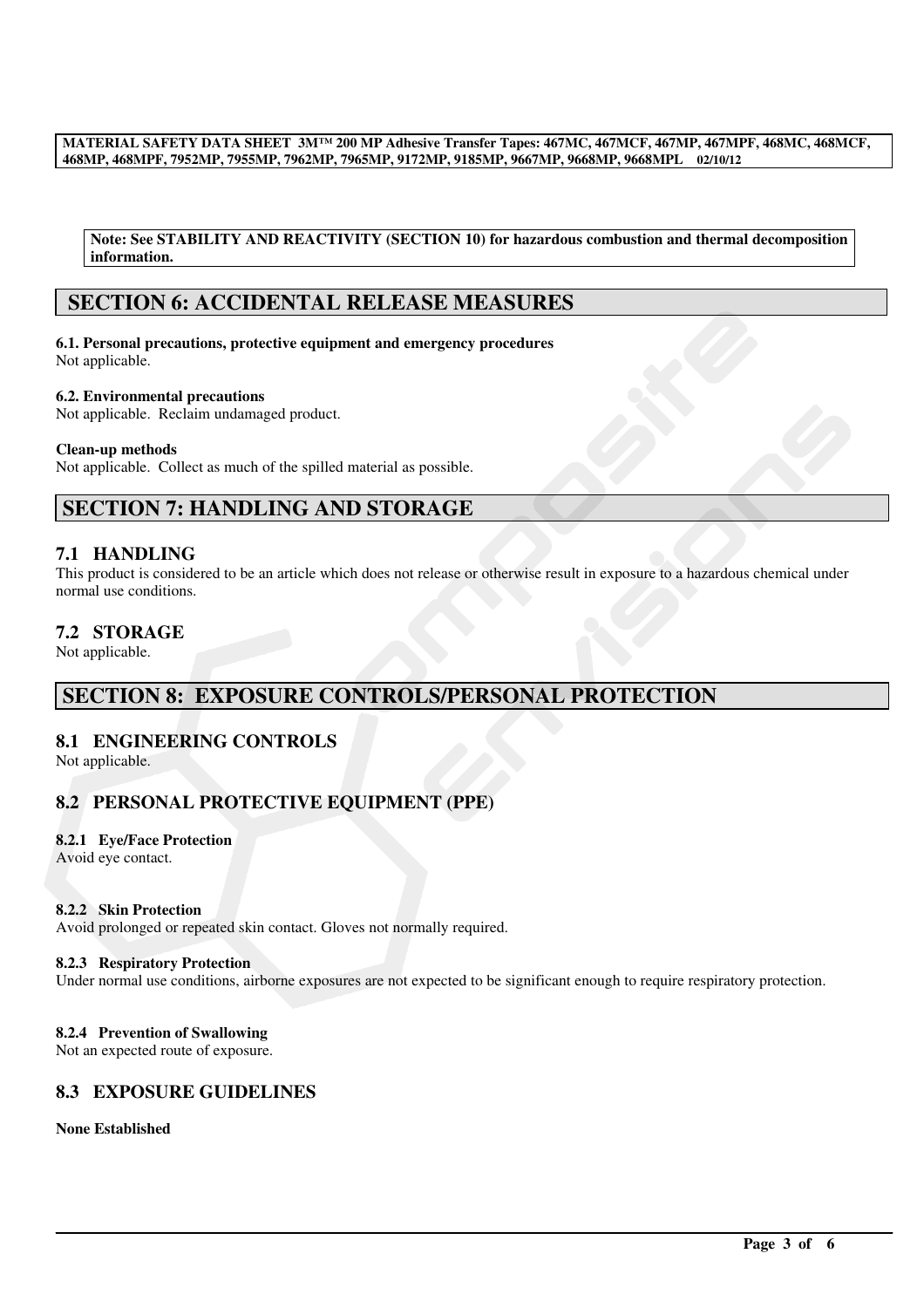# **SECTION 9: PHYSICAL AND CHEMICAL PROPERTIES**

**Specific Physical Form:**  $R$ oll of Tape

**General Physical Form:**  $\qquad \qquad$  Solid<br> **Autoignition temperature**  $\qquad \qquad \qquad$  Not Applicable **Autoignition temperature** *Not Applicable* **Flash Point**<br> **Flammable Limits(LEL)**<br> *Not Applicable*<br> *Not Applicable*  $Flammable Limits(LEL)$ **Flammable Limits(UEL)** *Not Applicable* **Boiling Point** *Not Applicable* **Density** *Not Applicable* **Vapor Density** *Not Applicable*

**Solubility in Water** Nil **Evaporation rate** *Not Applicable* **Volatile Organic Compounds** *Not Applicable* **Percent volatile** *Not Applicable* **VOC Less H2O & Exempt Solvents** *Not Applicable* **Viscosity** *Not Applicable*

**Odor, Color, Grade:** Translucent adhesive, slight acrylate odor, paper or fim quick release liner **Vapor Pressure** *Not Applicable* **Specific Gravity** *Not Applicable* **pH** *Not Applicable* **Melting point** *No Data Available*

# **SECTION 10: STABILITY AND REACTIVITY**

**Stability:** Stable.

**Materials and Conditions to Avoid: 10.1 Conditions to avoid** None known

**10.2 Materials to avoid** None known

**Hazardous Polymerization:** Hazardous polymerization will not occur.

### **Hazardous Decomposition or By-Products**

**Substance Condition**

Hydrocarbons During Combustion<br>
Carbon monoxide Carbons During Combustion Carbon monoxide During Combustion<br>
Carbon dioxide Carbon During Combustion During Combustion

**Hazardous Decomposition:** Under recommended usage conditions, hazardous decomposition products are not expected. Hazardous decomposition products may occur as a result of oxidation, heating, or reaction with another material.

# **SECTION 11: TOXICOLOGICAL INFORMATION**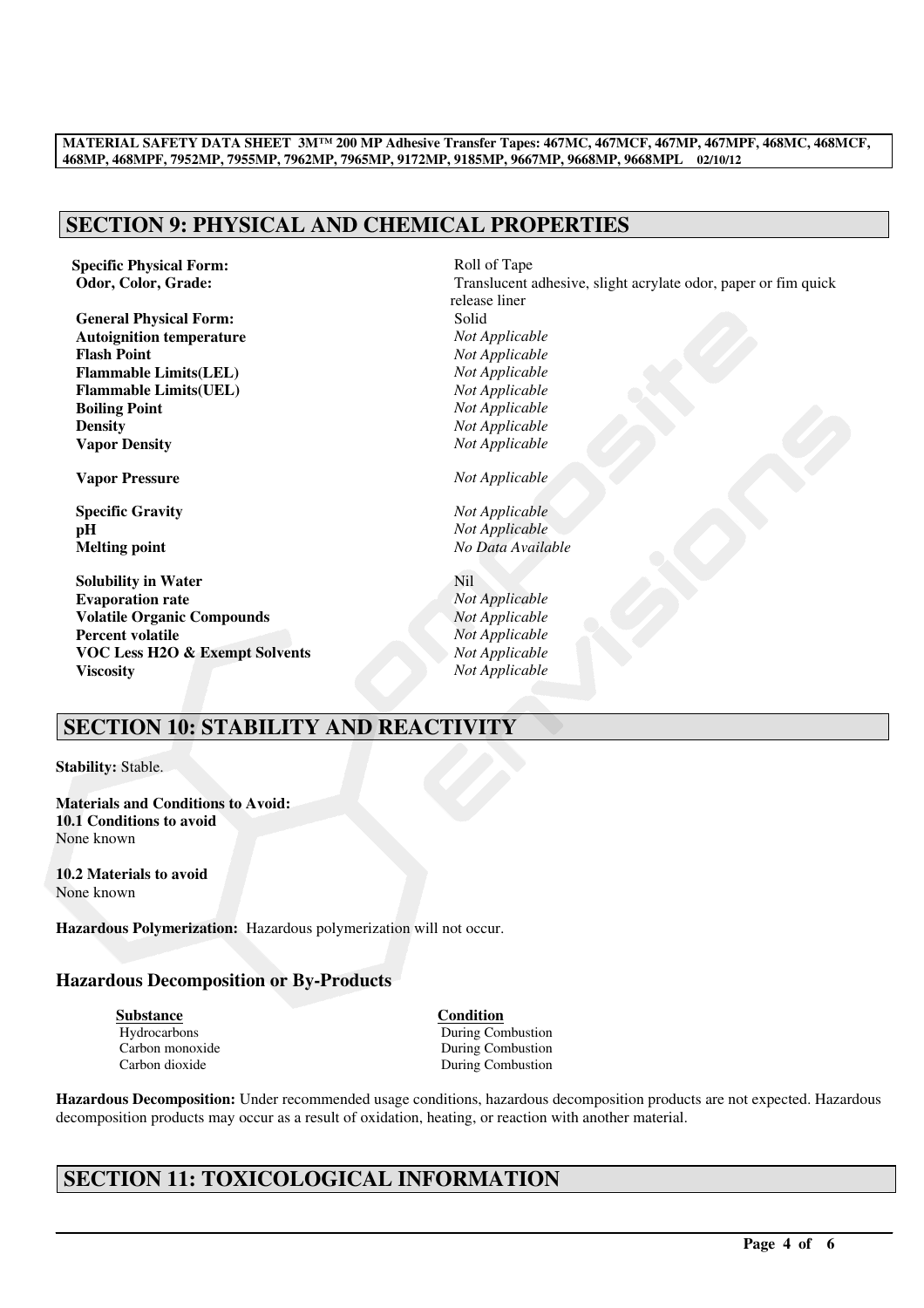Please contact the address listed on the first page of the MSDS for Toxicological Information on this material and/or its components.

# **SECTION 12: ECOLOGICAL INFORMATION**

# **ECOTOXICOLOGICAL INFORMATION**

Not determined.

### **CHEMICAL FATE INFORMATION**

Not determined.

# **SECTION 13: DISPOSAL CONSIDERATIONS**

**Waste Disposal Method:** Reclaim if feasible. If product can't be reclaimed, dispose of waste product in a sanitary landfill. Alternatively, incinerate the waste product in an industrial, commercial, or municipal incinerator.

**Since regulations vary, consult applicable regulations or authorities before disposal.**

# **SECTION 14:TRANSPORT INFORMATION**

Not regulated per U.S. DOT, IATA or IMO.

*These transportation classifications are provided as a customer service. As the shipper YOU remain responsible for complying with all applicable laws and regulations, including proper transportation classification and packaging. 3M transportation classifications are based on product formulation, packaging, 3M policies and 3M understanding of applicable current regulations. 3M does not guarantee the accuracy of this classification information. This information applies only to transportation classification and not the packaging, labeling, or marking requirements. The original 3M package is certified for U.S. ground shipment only. If you are shipping by air or ocean, the package may not meet applicable regulatory requirements.* 

# **SECTION 15: REGULATORY INFORMATION**

### **US FEDERAL REGULATIONS**

Contact 3M for more information.

#### **311/312 Hazard Categories:**

Fire Hazard - No Pressure Hazard - No Reactivity Hazard - No Immediate Hazard - No Delayed Hazard - No

### **STATE REGULATIONS**

Contact 3M for more information.

### **CHEMICAL INVENTORIES**

This product is an article as defined by TSCA regulations, and is exempt from TSCA Inventory listing requirements.